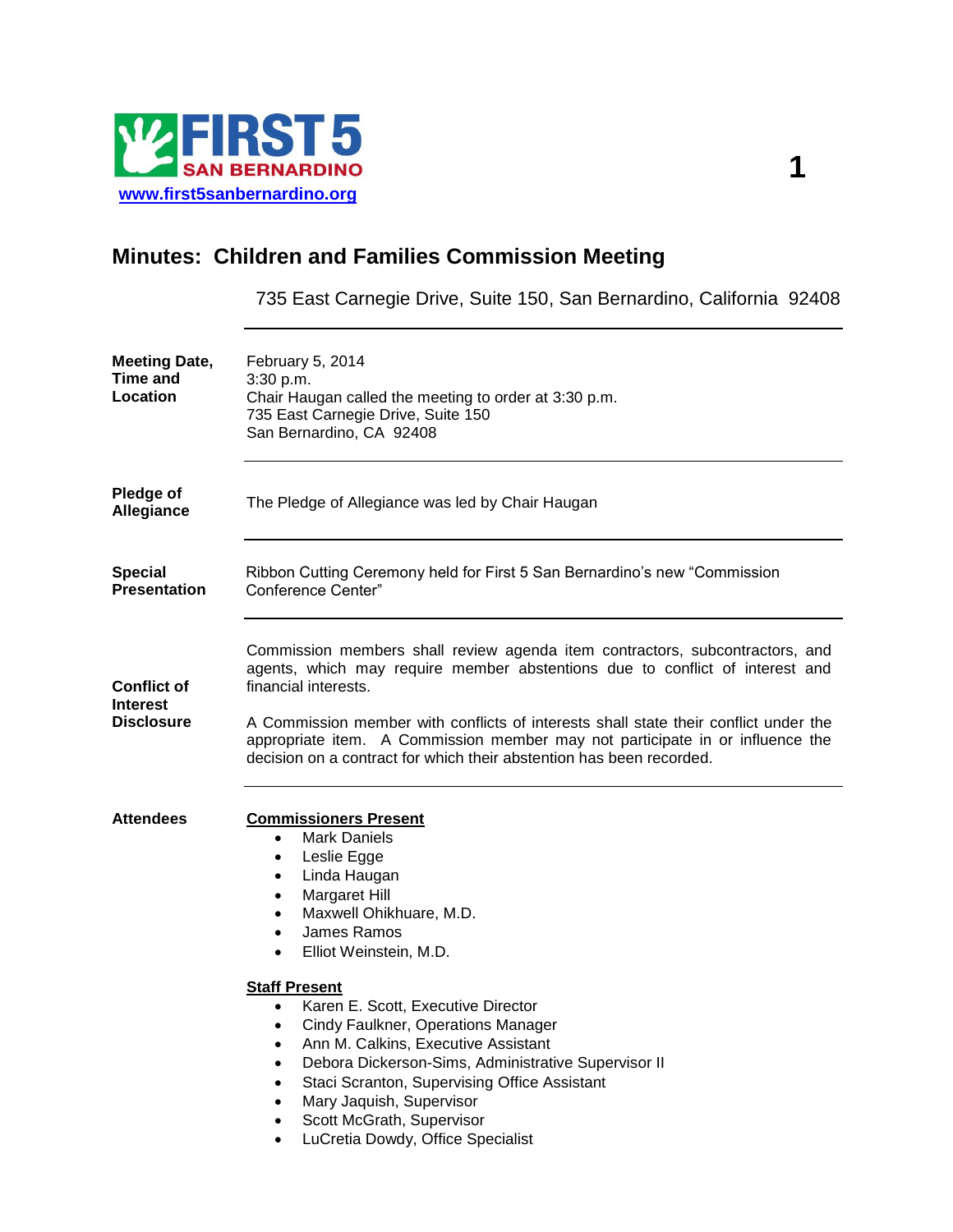- Jeff Faulkerson, Staff Analyst II
- William Kariuki, Staff Analyst II
- Leslie Fountain, Media Specialist II
- Chrystina Smith-Rasshan, Staff Analyst II
- Amanda Ferguson, Staff Analyst II

#### **Report – Karen E. Scott Oral Health Campaign**

**Executive Director**

First 5 San Bernardino's Oral Health Campaign starts this month! We had much success last year with our "Can You Handle the Tooth - The Truth About Oral Health for Children 0-5" campaign.

This is a four segment campaign that includes the distribution of facts, tips and guiding information via:

- Press Campaign
- Social Media
- Advertising
- First 5 Promotional items for F5 agencies and activities for oral health agencies

The press campaign will include information on the significance of oral health for children in our County, information targeted to our voters as to how much is invested and what are the results of our efforts and we will plug in Asset Mapping results on Oral Health particularly the fact that parents are "aware" of the need for oral health services but find them inaccessible – a point to which we can continue our strategic intervention.

The Advertising part of the campaign encourages families to take action on their child's oral health and includes Toddler and Baby Messages through on-line resources, print in local papers and movie theater advertising.

The goal is to bring oral health awareness to:

- Parents of children ages 0-5
- Expecting Mothers
- General Public "Voters"

Visit our website for more information related to this campaign.

### **Asset Mapping**

First 5 staff had an opportunity to meet with and share the results of our Asset Mapping project with Greg Devereaux, CAO of San Bernardino County. Mr. Devereaux asked "What will you do with this?" We assured him that the information would be shared broadly especially amongst collaboratives such as the Vital Signs projects spearheaded by San Bernardino County Public Health, the "Cradle to Career" initiative embedded in the Countywide Vision and local city leaders serving each of the communities "mapped."

### **First 5 Association**

The First 5 Association meeting was held in Sacramento on January 22, 2014. The Executive Director, Moira Kenney reported that the Association's goals for the year include a continued focus on raising the visibility of the county commissions, and working with members and partners across the state to support best practices, sustainability, and policy and advocacy efforts.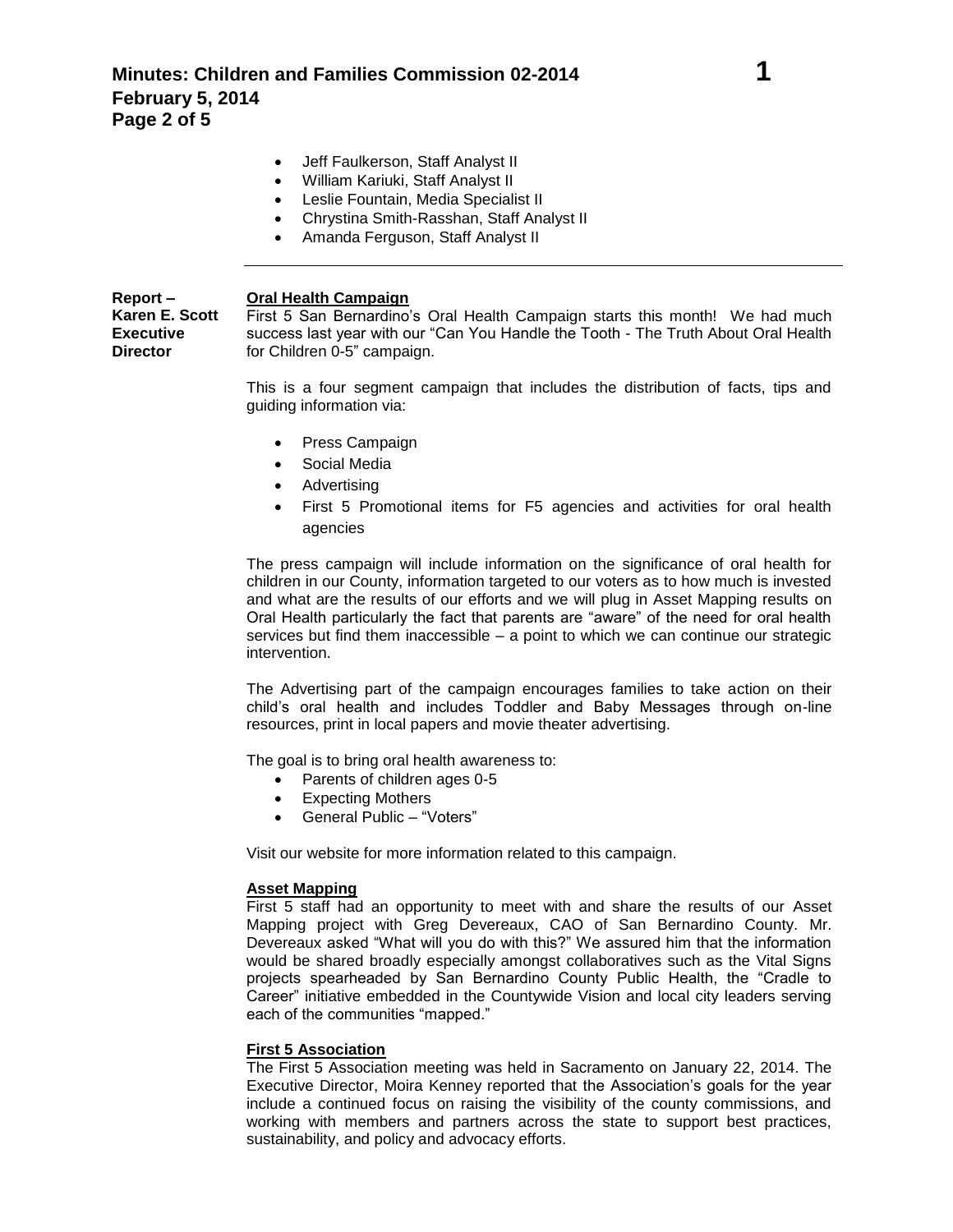It seems our world is abuzz with matters related to Early Childhood Education. At the State Association meeting, County Commissions had an opportunity to discuss the Transitional Kindergarten (TK) and Birth to Three Early Learning bills. TK is the Kindergarten Readiness Act, or SB 837, which was introduced by Senate President pro Tem Darrell Steinberg on January 7, 2014. While many details still remain to be worked out, this is a tremendous opportunity to have universal preschool for all 4 year olds.

Immediate next steps locally include meeting with Commissioner Margaret Hill, and the Superintendent of County Schools to discuss implementation of TK and its impact on First 5's currently funded Pre-K programs. Our Advisory Committee has tackled this issue as well. First 5 staff will be reporting back to the Commission as soon as possible to gain leadership, guidance and coordination related to First 5's support of early learning in San Bernardino County.

The First 5 Association is taking a support position on SB 837. The Association sees the First 5 county investments as the anchor for early learning and program improvement and recognizes the need to seize this historic opportunity to ensure California's 4-year olds have access to public education before Kindergarten. (See more information on page #3).

Information related to the Strong Start - Birth to Three learning spot bill introduced by Senator Liu working with Early Edge, (formerly Preschool California) to increase the access and quality of programs for infants and toddlers can be found on page 2).

Even under severe budget constraints, the House and Senate approved a final funding bill with big investments in Early Childhood Education. Federal budget information can be found on page 4 of the report.

The California State budget includes a line item of \$17.5 million to increase dental outreach for children. First 5 CA is obtaining additional information as to the role of First 5 in this strategy. As we understand it, the funding relationship is proposed to be with First 5 CA State Commission. It is unknown yet if the local County Commissions will be called upon to fund this dental outreach for children.

This month's report includes the link to our Interactive Resource Directory on page 2. You simply pan the map to view information on First 5 San Bernardino agencies serving our County in the areas of health, education, family and systems.

#### **Budget Status Quarterly Report** - 2nd Quarter of FY 2013/14

We continue to see expenditures in every area well below what was expected according to the adopted budget. We are in the process of evaluating the reasons expenditures are so low. In some cases, we are aware that billing has just not been submitted yet.

Our total budget for FY 2013/14 = \$39,709,713 Expenditures through the second quarter =  $$7,428,093$ Our Administrative Costs percentage to Actuals = 23.66% and will continue to decrease.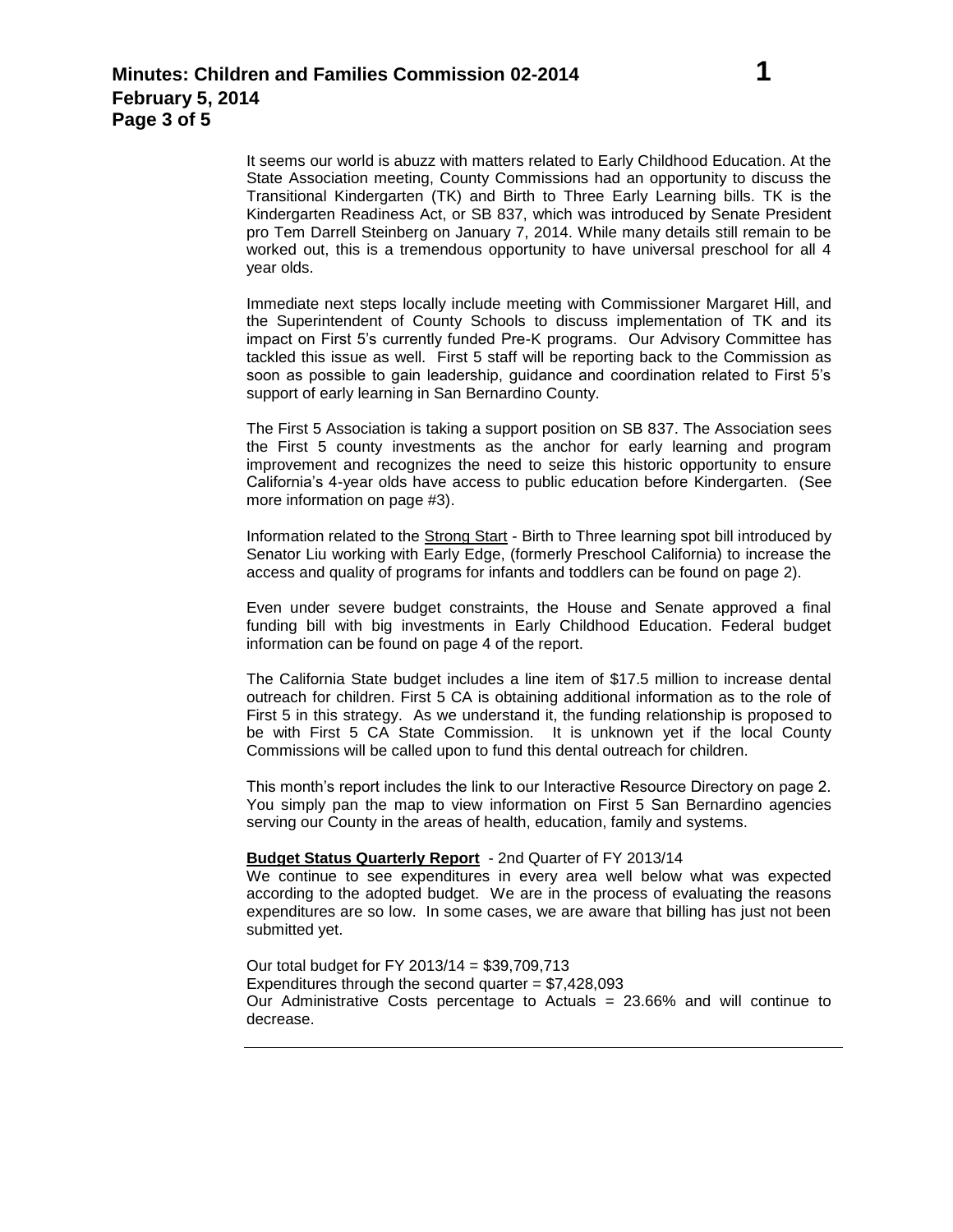**Consent** A motion was made by Commissioner Ohikhuare and seconded by Commissioner Ramos to approve the Consent Item. Without further comment or objection, motion carried by unanimous vote.

| Item No. | <b>CONSENT</b>                                                                                                       |
|----------|----------------------------------------------------------------------------------------------------------------------|
|          | Approve minutes of January 8, 2014 Commission Meeting.<br>(Presenter: Ann M. Calkins, Executive Assistant, 387-1502) |

| Item No.       | <b>DISCUSSION</b>                                                                                                                                                                                                    |
|----------------|----------------------------------------------------------------------------------------------------------------------------------------------------------------------------------------------------------------------|
| $\overline{2}$ | Approve First 5 San Bernardino's contribution to the development of the San<br>Bernardino County Community Indicators Report in the amount of \$12,000.<br>(Presenter: Cindy Faulkner, Operations Manager, 252-4253) |
|                | <b>Discussion</b><br><b>None</b>                                                                                                                                                                                     |
|                | A motion was made by Commissioner Hill and seconded by Commissioner Egge<br>to approve the Discussion Item. Without further comment or objection, motion<br>carried by unanimous vote.                               |
|                | <b>Public Comment</b><br>None                                                                                                                                                                                        |

| Item No. | <b>INFORMATION</b>                                                                                            |
|----------|---------------------------------------------------------------------------------------------------------------|
|          | Receive information on First 5 California Strategic Plan.<br>(Presenter: Scott McGrath, Supervisor, 252-4259) |

| <b>Public Comment</b>                    | Lisa Dryan, Chair, Inland Empire Perinatal Mental Health. Ms. Dryan spoke of<br>maternal mental health disorders (post-partum depression), parental mental health<br>effects on young children, and the lack of funding for these issues in San<br>Bernardino County. |
|------------------------------------------|-----------------------------------------------------------------------------------------------------------------------------------------------------------------------------------------------------------------------------------------------------------------------|
|                                          | Christina Karolyi spoke about and asked the Commission to consider funding<br>perinatal and post-partum depression services.                                                                                                                                          |
| <b>Commissioner</b><br><b>Roundtable</b> | Commissioner Hill thanked First 5 staff for a phenomenal job with the Open House,<br>their creativity with the new office and congratulated First 5 leadership for doing a<br>wonderful job.                                                                          |
| <b>Adjournment</b>                       | A motion was made by Commissioner Ohikhuare and seconded by Commissioner<br>Egge to adjourn the meeting. Without further comment or objection, meeting<br>adjourned at 4:05 p.m.                                                                                      |